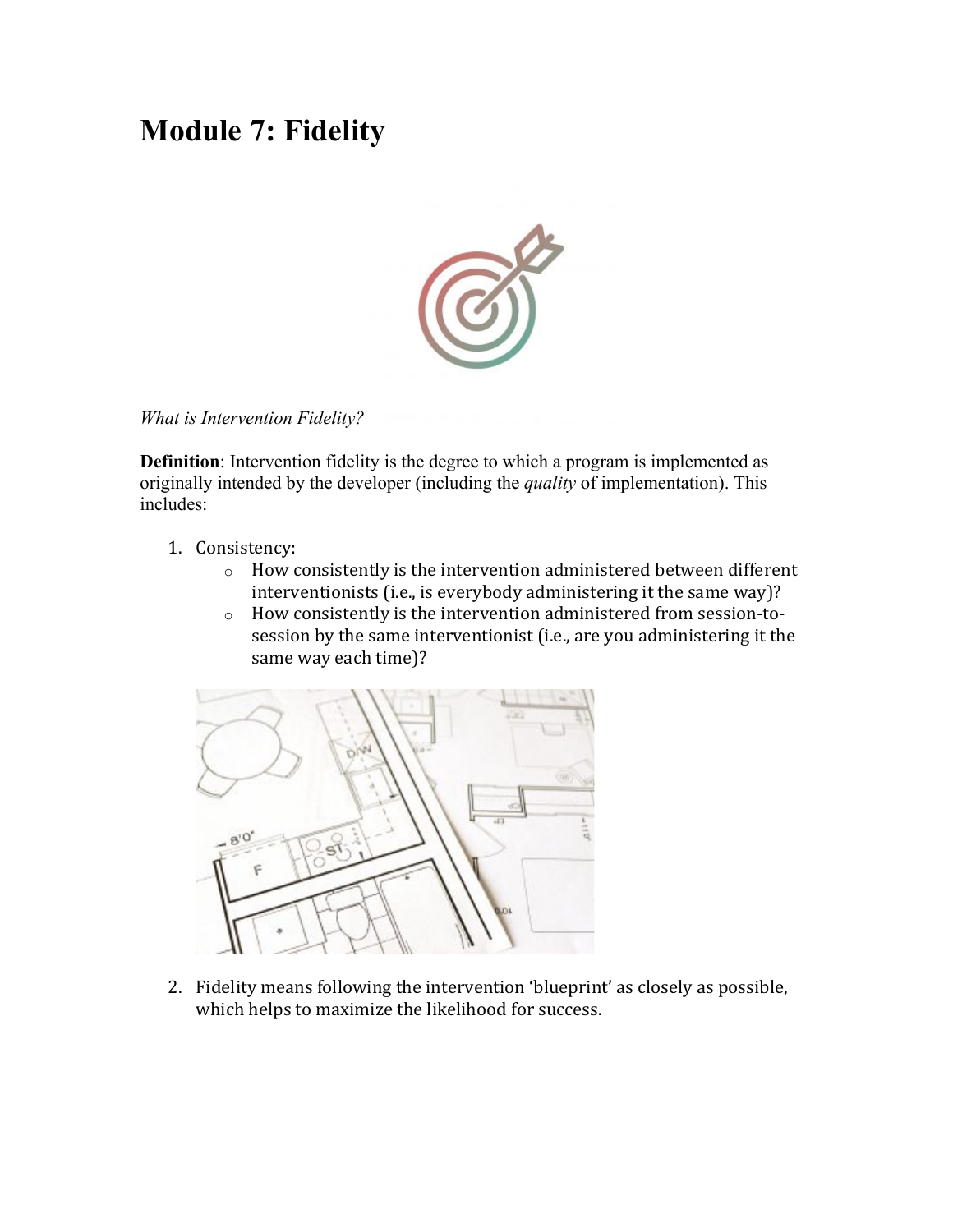## **Five Key Elements of Fidelity**

**There are 5 key elements of Fidelity:**



#### **Description of Five Elements of Fidelity:**

**Student Engagement**: How engaged an individual child is in participating in the intervention/game. Do they like it and are they focused on it, willing to do the tasks, and giving their best effort?

**Program Specificity**: How clearly are the intervention and its components described, as well as clear descriptions on how this intervention is different from or similar to other interventions

**Adherence**: Refers to how closely the intervention program is being followed by the person delivering the intervention (i.e., the interventionist) and the person taking the intervention (i.e., the child)

**Exposure/Duration**: Includes the frequency of intervention sessions, the total number of sessions received, and how long each session lasted. Is the child getting sufficient hours of intervention to effect change?

**Quality of Delivery**: How well the intervention is delivered, including how effective the interventionists are at teaching the strategies, etc. This relates to the training that the interventionist has received in addition to how much they have practiced delivering the intervention before starting.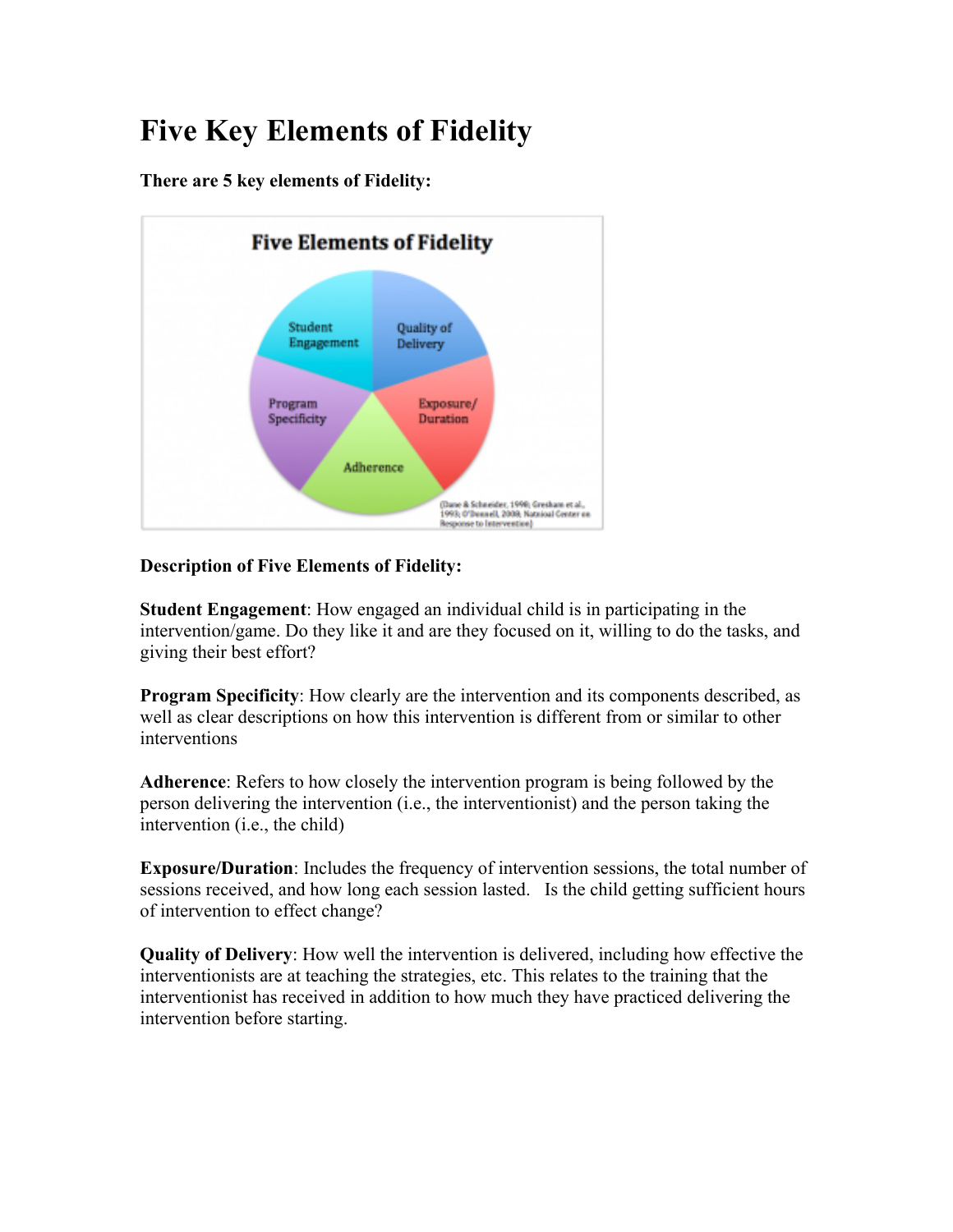### **Why does Intervention Fidelity Matter?**

*Why Does Intervention Fidelity Matter?*



Good interventions are based on scientific research that has demonstrated their efficacy for particular individuals under specific circumstances. Interventions that deviate too far from how they are supposed to be delivered, may lose their effectiveness.

Following the principles of fidelity ensures that the intervention has been delivered properly, making sure that it has the greatest chance of success.

Fidelity maximizes the likelihood of positive child outcomes. For maximal outcomes, we want to see children using strategies, engaging metacognition, and showing gains in their ability to focus, remember and self-regulate.

Intervention fidelity helps researchers determine whether the intervention was effective and for whom it was most effective form, which informs future intervention planning and decision-making.

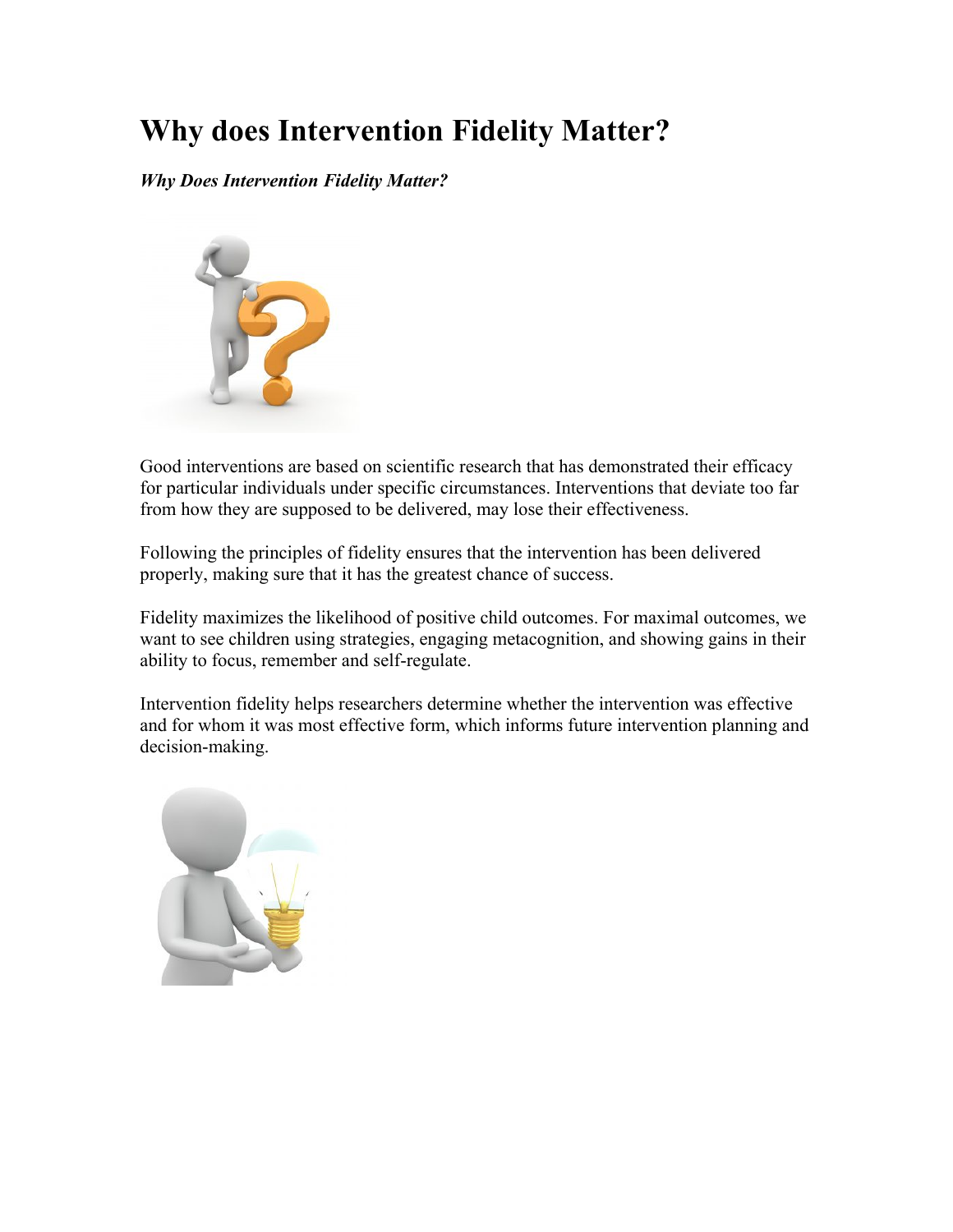### **How Can I Promote and Maximize Intervention Fidelity?**

#### *How Can I Promote and Maximize Intervention Fidelity?*

Interventionist dedication to fidelity across all five domains, described above, is essential to maximizing the likelihood of an intervention succeeding.



Interventionists can improve fidelity most by focusing on the following:

- Child Engagement:
	- $\circ$  Child engagement in the intervention (i.e., how well they are focusing on the intervention and trying) is important for maximizing good outcomes.
	- $\circ$  While intervention can be difficult and frustrating at times, remember that a positive attitude is contagious! If you enjoy it, the child likely will as well. If you are determined to be enthusiastic about the program and show this enthusiasm, the chances of the child engaging in the program go up exponentially!
- Adherence/Quality of Delivery:
	- $\circ$  By going through the entire DI/CQ training site, reviewing tips provided on the site, and learning/practicing the strategies in Module 5, you help ensure that the intervention is delivered in the most effective way possible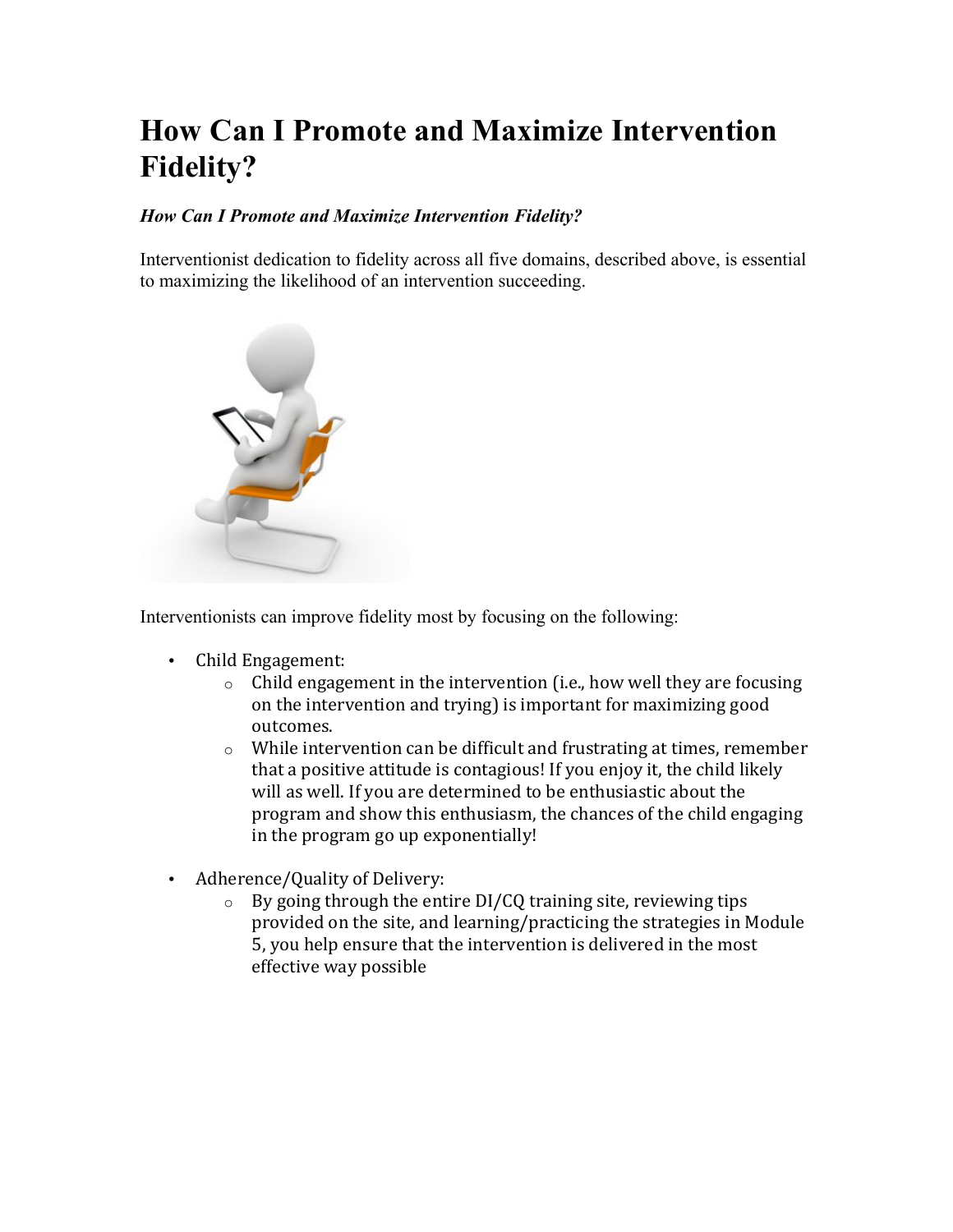

- $\circ$  Utilize the 'cheat sheets' and additional resources within the website, as these are intended to help *you* learn the intervention techniques as you are striving to help the child
	- Please consider printing these sheets and having them handy during sessions, especially early on in the intervention as both you and the child are learning
- Exposure/Duration:
	- $\circ$  While unforeseen events can cause intervention sessions to have to be rescheduled or an individual session to be cut short, this should be avoided as much as possible.
	- $\circ$  If this happens, try to make up the time by scheduling an additional session or by extending the following session in length.
	- $\circ$  If major obstacles arise for intervention delivery, please consult with the research team so that we can problem solve solutions with you.

### **Interventionist and Researcher Collaboration Around Fidelity:**



Interventionist feedback to the research team is *crucial* to improving the intervention and/or games in the future:

• Accurate and complete data on how the intervention was delivered and the experiences of both the interventionist and child, means that researchers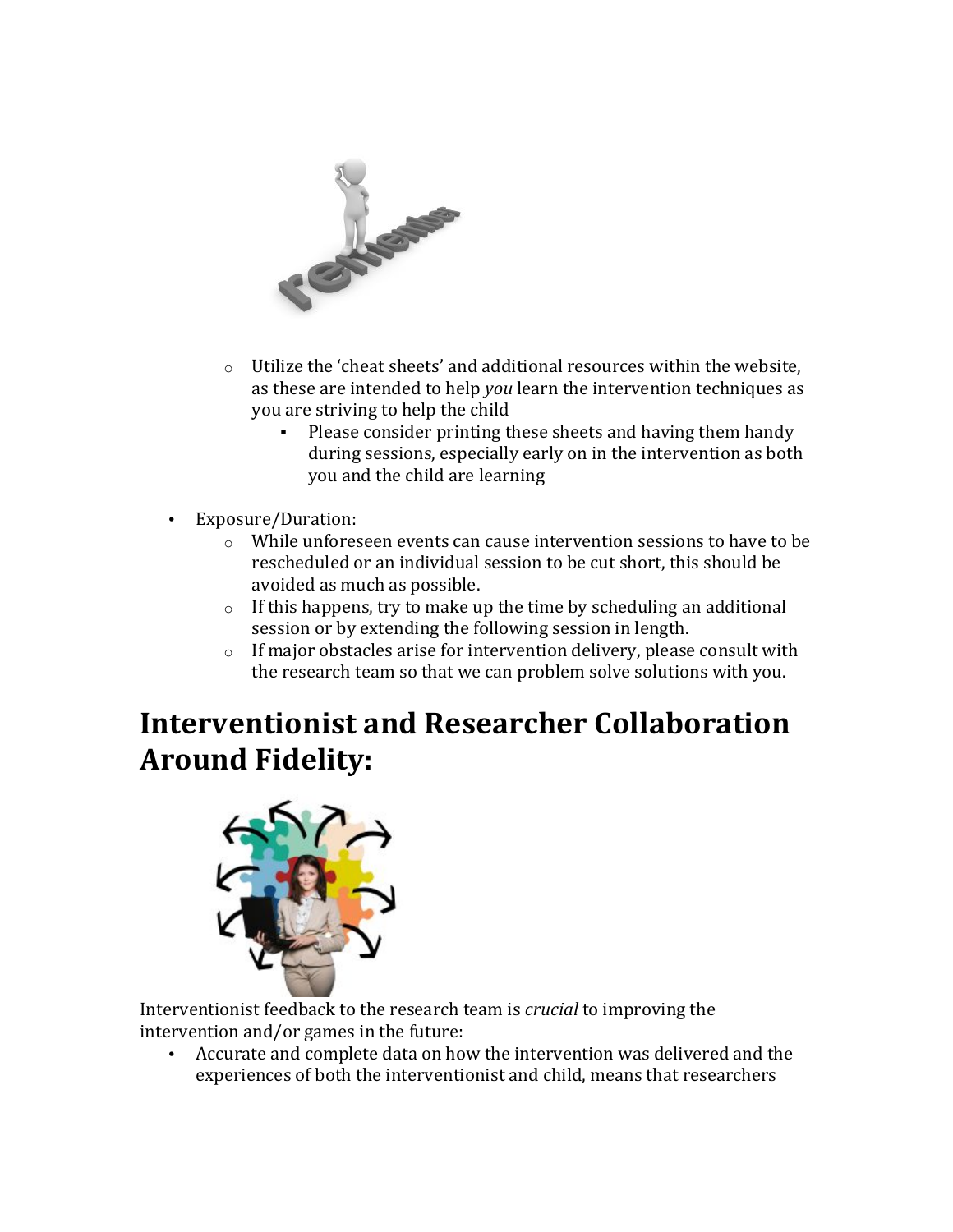have more complete information to work with in evaluating the pros/cons of the program

• Complete information helps researchers understand how they can tailor the intervention to meet the needs of different children and different interventionists, across various settings, so no detail is too small!

# **Interventionist Fidelity Tracking:**

You will be provided with a tracking booklet to help you with both ensuring fidelity and collecting informative data throughout the intervention. You will be asked to complete a page of the tracking booklet for each intervention session, including the following information:

- Details about each session such as: specific games played, amount of time on each game, how the child has progressed through each game (where they started on the games and where they finished), child engagement/motivation, strategy use, and any other observations/comments that you have
- Each child has two of their own booklets, one for the first half of the intervention and the other for the second half of the intervention.
- Within each booklet are separate pages for each of the training sessions.
- You will find at the front of each booklet a cheat sheet of metacognitive strategies to help remind you of the different strategies that you can use during the intervention

Do not wait until after the intervention is over for the day to write down your data!

- It is difficult to remember everything that happened throughout an entire session after the fact
- Rather than waiting until the end of the session, having the tracking booklet open in front of you and take notes in the tracking book throughout the session to be certain it is accurate.
- At the end of the session, it should take you 5-10 minutes to complete the tracking form for the day.

We will provide you with 2 tracking booklets, one for the first half of the intervention and another for the second half of the intervention.

- Once you have completed approximately 6 hours of intervention we will collect the first tracking booklet.
- This allows us to review the booklet and the child's progress, and to provide you with any suggestions for the second half of the intervention

# **Collaborating in Fidelity Measurement**

*How will we work with you to measure fidelity?*